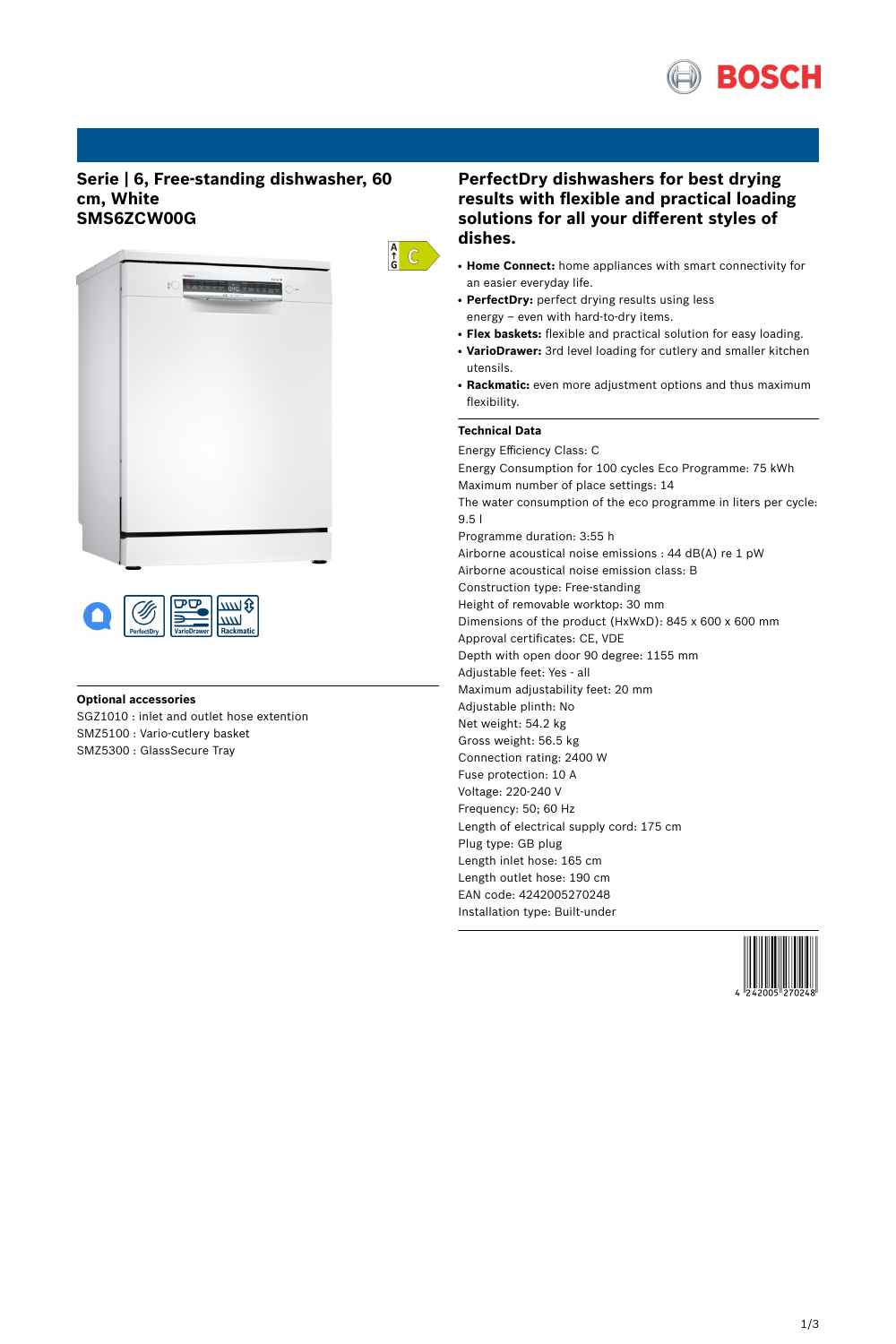

**Serie | 6, Free-standing dishwasher, 60 cm, White SMS6ZCW00G**

**PerfectDry dishwashers for best drying results with flexible and practical loading solutions for all your different styles of dishes.**

## **New for 2021**

#### **Performance**

- Energy Efficiency Class<sup>1</sup>: C
- $-$  Energy<sup>2</sup> / Water<sup>3</sup>: 75 kWh / 9.5 litres
- Capacity: <sup>14</sup> place settings
- Programme duration<sup>4</sup>: 3:55 (h:min)
- Noise level: <sup>44</sup> dB(A) re <sup>1</sup> pW
- Noise Efficiency Class: <sup>B</sup>
- Noise level (silence programme): <sup>42</sup> dB(A) re <sup>1</sup> pW

#### **Programmes / functions**

- <sup>6</sup> programmes: Eco <sup>50</sup> °C, Auto 45-65 °C , Intensive <sup>70</sup> °C, Express 60 °C, Silence 50 °C, Favourite
- Default favourite programme: Pre-Rinse
- <sup>4</sup> special options: Remote Start, Extra Dry, Half Load, SpeedPerfect+
- Machine Care
- Silence on Demand (via app)

### **Flexible design elements**

- Flex basket system
- VarioDrawer loading of cutlery on 3rd level
- <sup>3</sup> stage Rackmatic height-adjustable top basket
- Low friction wheels on bottom basket
- Rack Stopper to prevent derailing of bottom basket
- <sup>2</sup> foldable plate racks in top basket
- <sup>2</sup> foldable plate racks in bottom basket
- Upper rack cup shelf
- Lower rack cup shelf

#### **Innovations and technology**

- Home Connect ready on WLAN
- Zeolith Energy efficient and perfect drying results
- Heat exchanger.
- DosageAssist detergent dispenser
- EcoSilence BLDC drive
- Automatic detergent detection
- Aqua and loading sensor
- AquaMix Glass protection system

#### **Design features**

- Time delay (3, <sup>6</sup> or <sup>24</sup> hours)
- Remaining programme time indicator (min)
- Leak protection system
- Tamperproof controls
- Self-cleaning filter system with <sup>3</sup> piece corrugated filter
- Large item spray head
- Stainless steel interior
- Dimensions (HxWxD): 84.5 x 60 x 60cm
- *¹ Scale of Energy Efficiency Classes from A to G*
- *² Energy consumption in kWh per 100 cycles (in programme Eco 50 °C)*
- *³ Water consumption in litres per cycle (in programme Eco 50 °C) ⁴ Duration of programme Eco 50 °C*